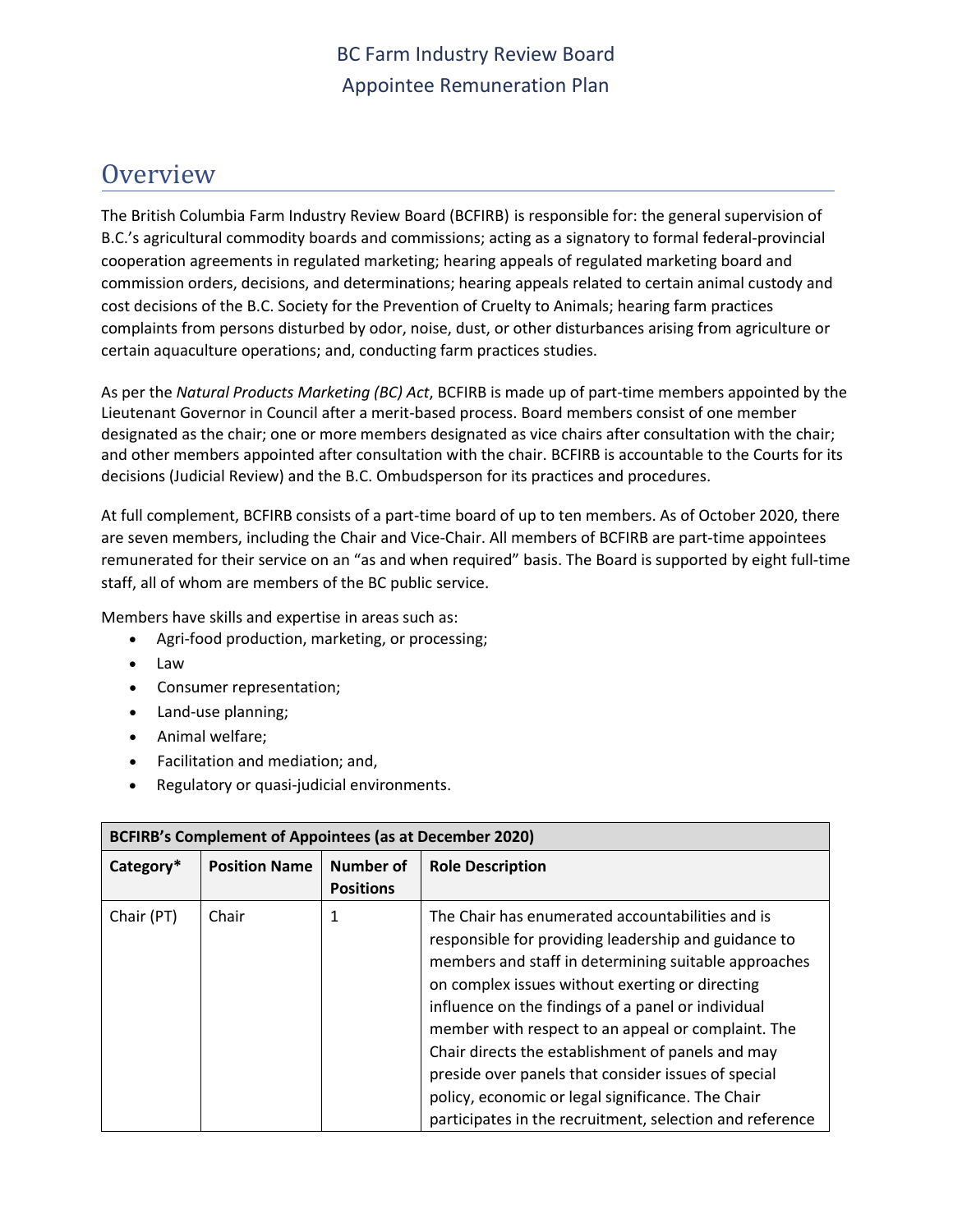|            |            |              | checks of BCFIRB Vice Chairs and members and is         |  |  |
|------------|------------|--------------|---------------------------------------------------------|--|--|
|            |            |              | consulted by the Minister on appointments and re-       |  |  |
|            |            |              | appointments to BCFIRB. The Chair assists the Minister  |  |  |
|            |            |              | in establishing performance objectives for the          |  |  |
|            |            |              | agricultural commodity board chairs and carries out     |  |  |
|            |            |              | performance evaluations of those chairs.                |  |  |
| Vice Chair | Vice Chair | $\mathbf{1}$ | The Vice Chair assists the Chair in effectively and     |  |  |
| (PT)       |            |              | efficiently managing BCFIRB issues. The Vice Chair may  |  |  |
|            |            |              | be assigned by the Chair to lead BCFIRB's response to a |  |  |
|            |            |              | supervisory, signatory or other issue as required. The  |  |  |
|            |            |              | Vice Chair may assist the Chair in the recruitment of   |  |  |
|            |            |              | BCFIRB members, commodity board chairs and              |  |  |
|            |            |              | commodity board members, and act as Chair when          |  |  |
|            |            |              | designated to do so in the absence of the Chair.        |  |  |
| Member     | Member     | 5            | Members assist and support the Chair to ensure that     |  |  |
| (PT)       |            |              | BCFIRB develops sound orders and policies consistent    |  |  |
|            |            |              | with legislation and its supervisory mandate, and       |  |  |
|            |            |              | effectively represent the provincial interest when      |  |  |
|            |            |              | dealing with national agencies and supervisory boards   |  |  |
|            |            |              | in other provinces. Members serve as a chair or         |  |  |
|            |            |              | member of appeal or complaint panels and are required   |  |  |
|            |            |              | to give high quality reasoned decisions on a timely     |  |  |
|            |            |              | basis. They are required to exercise sound judgement    |  |  |
|            |            |              | and skill in the conduct of proceedings.                |  |  |

\* Type of appointee per TBD 1-20.

# Appointee Remuneration

Pursuant to *Treasury Board Directive 1-20 – Remuneration Guidelines for Administrative Tribunals and Regulatory Boards* (TBD 1-20), this remuneration plan applies to BCFIRB appointees.

TBD 1-20 sets remuneration maximums based on tribunal classification, appointee roles and responsibilities, and whether engagement is on a full-time or part-time basis. BCFIRB members are classified as part-time Category D appointees to a Group 4 administrative tribunal. Remuneration is paid on a "per diem basis" in accordance with the principles stated in TBD 1-20, and they do not receive benefits.

In accordance with TBD 1-20 and as approved by the Minister of Agriculture on September 8, 2016, approved per diems for BCFIRB members are as follows:

- Chair \$750
- Vice Chair \$625
- Members \$525

These per diem rates, through this Remuneration Plan, are established as the current minimum per diem rates for each position on BCFIRB. Increases to these minimums per diem rates are at the Minister's discretion.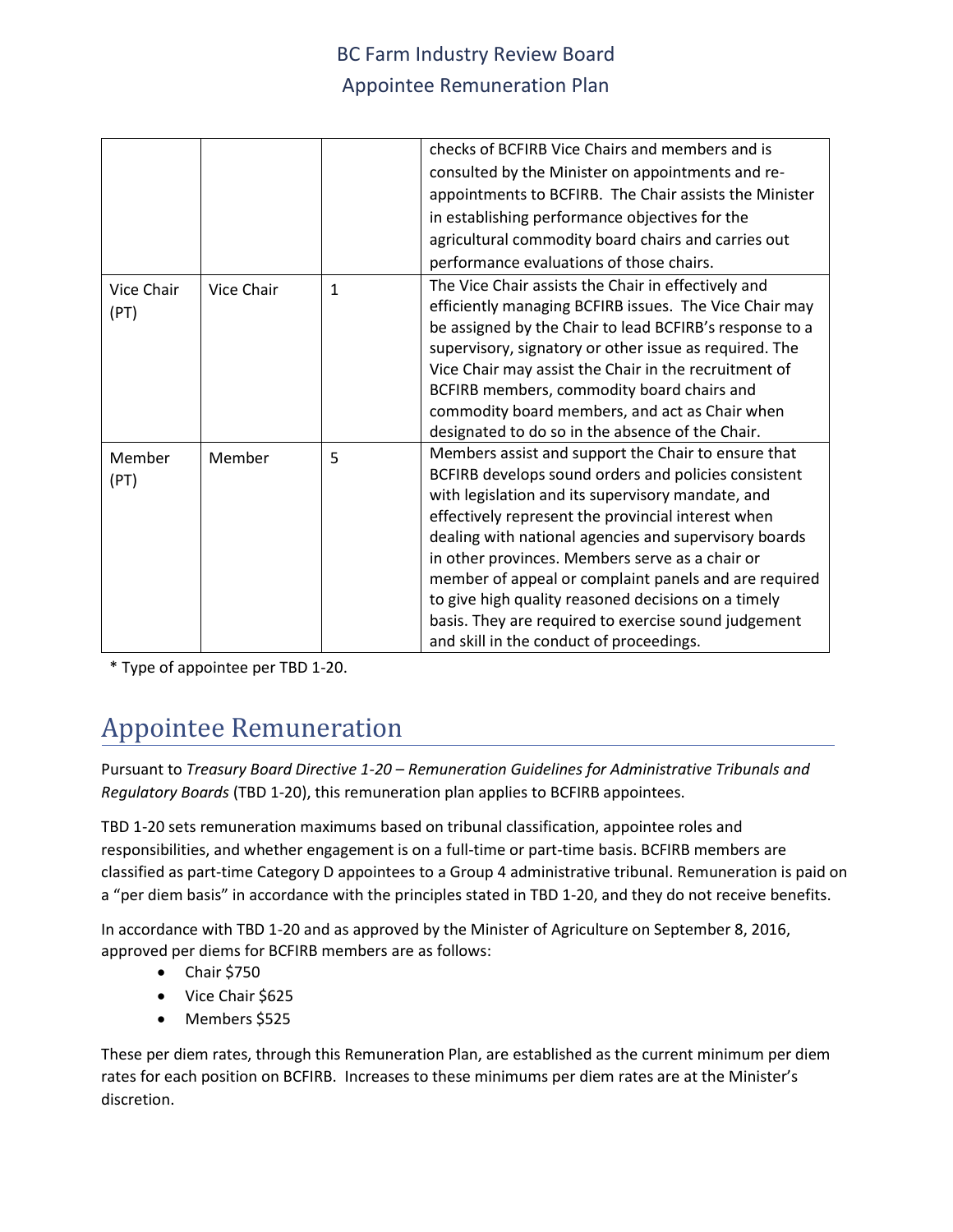| <b>Remuneration Ranges - Per Diem</b> |                |                |  |  |  |  |
|---------------------------------------|----------------|----------------|--|--|--|--|
|                                       | <b>Minimum</b> | <b>Maximum</b> |  |  |  |  |
| Chair (PT)                            | \$750/day      | \$800/day      |  |  |  |  |
| Vice Chair (PT)                       | \$625/day      | \$700/day      |  |  |  |  |
| Member (PT)                           | \$525/day      | \$575/day      |  |  |  |  |

An appointee may not receive more than the maximum daily rate unless there are "extraordinary circumstances" where a tribunal or the appointee is required to contribute time over and above the "ordinary expected commitment". In the event of such circumstances, the Chair will advise the Minister of the details of the extraordinary circumstances and the associated budget implications. The ordinary expected commitment for each position on BCFIRB is:

- Chair 8-10 days per month, for an annual maximum of 120 days
- Vice Chair 6-8 days per month for an annual maximum of 96 days
- Members 4-6 days per month for an annual maximum of 72 days

At the Chair's discretion, members who chair a formal oral hearing (preliminary or on the merits) may be compensated at the Vice-Chair rate, currently \$625 for each day, when that hearing is conducted (but not for other, non-hearing work related to that proceeding).

Members are remunerated in accordance with all applicable provisions contained in section 6, Remuneration Framework for Part-Time Appointees, of Treasury Board Directive 1-20.

Members are only entitled to be paid or to claim the maximum of one full per diem allowance in any 24 hour day while working for BCFIRB. Rather than prior approve short-term work members may be required to undertake of less than 4 hours, members are authorized to accumulate and bill that work in half day (4 hours) increments.

#### **Participation at Hearings and Meetings**

Members may claim, and be paid, the full per diem rate for attending hearings or other meetings involving BCFIRB that last more than 4 hours, including travel time to and from the hearing or meeting. Members may claim, and be paid, one half of the per diem rate for attending hearings or other meetings involving BCFIRB that last 4 hours or less, including travel time to and from the hearing or meeting.

#### **Writing or Reviewing Reasons, Policies, Proposals, Reports and Other Additional Duties**

Members assigned to write reasons may claim up to five additional per diems for the production of those reasons for decision. When panels consist of more than one member, each additional member may claim up to two additional per diems for review of the draft reasons for decision.

Additional Remuneration (e.g., writing reasons for disposition in unusually complex matters, production of policy documents, or other duties from time to time assigned) may be paid or claimed with prior, recorded discussion/approval of the Chair.

#### **Preparation for Hearings or Meetings**

Members will be paid the applicable per diem for necessary preparation for a proceeding – including distinct, substantive preliminary matters – or other meeting to a maximum of two days. This will also apply to necessary preparation for a proceeding or meeting cancelled or which collapses at short notice (less than